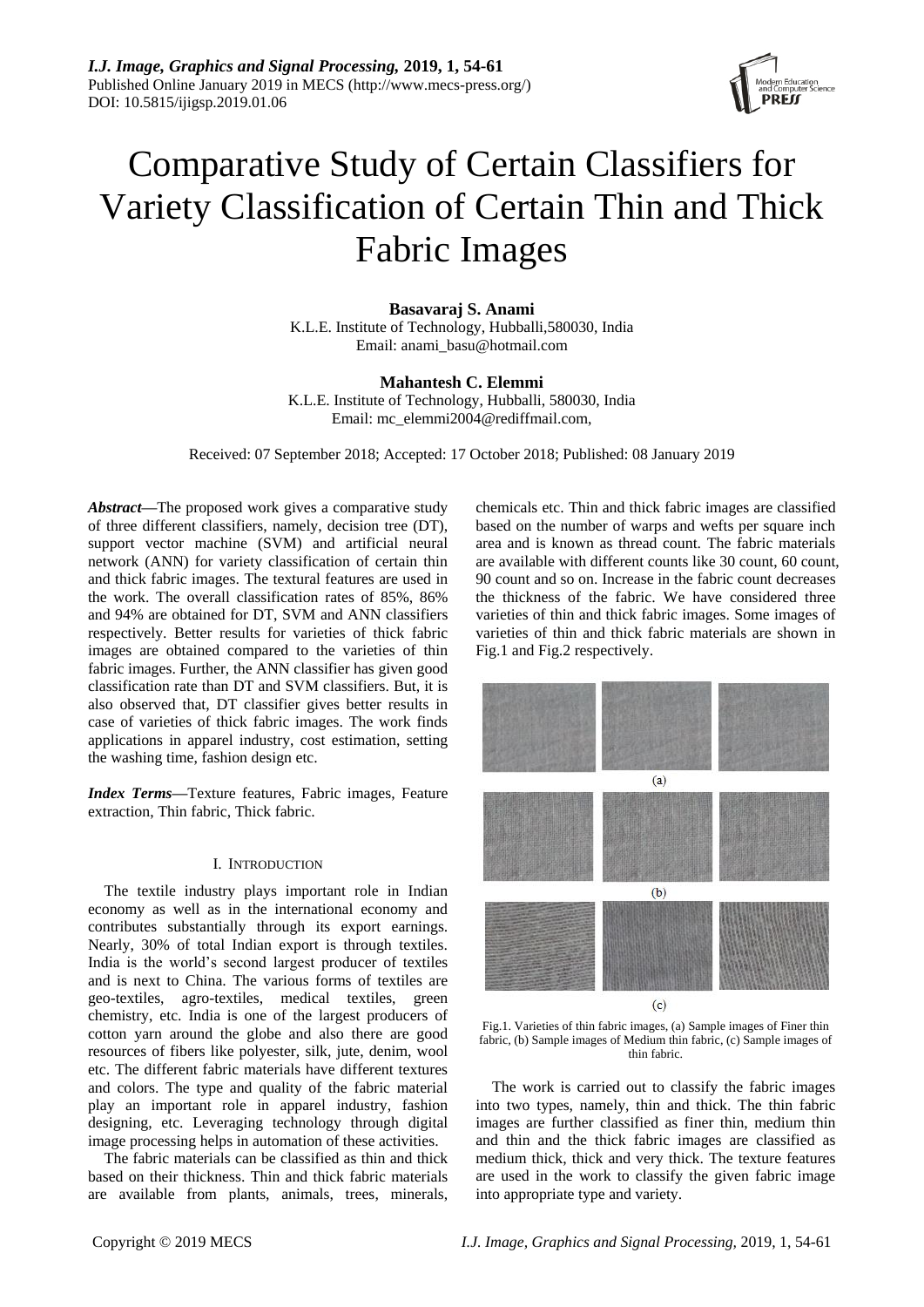

Fig.2. Varieties of thick fabric images, (a) Sample images of medium thick fabric, (b) Sample images of thick fabric, c) Sample images of very thick fabric.

The remaining part of the paper is organized into four sections. Section two contains the literature survey carried out related to the work. Section three contains proposed methodology, texture feature extraction, feature selection, three different approachs to classify the fabric images and results obtained. Section four contains discussion of results obtained using three classifiers. Section five gives the conclusion of the work.

# II. RELATED WORK

In order to know state-of-the-art research in the area, we have carried out a literature survey and the gist of papers cited during the survey is given as under:

Shinohara and Toshihiro [1] have proposed a method on sstructure analysis of textile fabric that uses automatic extraction of yarn positional information from 3D CT image. A technique is presented to extract the yarn positional information for the structure analysis of a textile fabric from its 3D image non-destructively. The effectiveness of thee proposed method is discussed experimentally by applying to the 3D CT image of a double-layered woven fabric.

Sorensen et al. [2] have presented a paper on texture classification in lung ct using local binary patterns. Local binary patterns (LBP) are used as features in a classification framework for classifying different texture patterns in lung computed tomography. Image intensity is included by means of the joint LBP and intensity histogram,

Basavaraj S. Anami et al. [3] have presented a paper on identification of multiple grain image samples. The work involves a methodology to identify the different grain types from image samples of multiple grains using color and textural features. From images, eighteen colors and twenty-four textural features are extracted. A neural network model is used to identify the bulk food grains.

The work finds application to develop vision based system for grain identification, classification and grading.

Ronghua Ji et al. [4] have presented a paper on classification and identification of foreign fibers in cotton on the basis of a support vector machine. The paper uses the cotton foreign fibers as the research object and acquires the images under simulated actual cotton processing environment. The different classification features are calculated and analyzed. It is observed that, the aspect ratio, roundness and duty cycle are the effective features to classify various foreign fibers.

Guha et al. [5] have presented an approach to measure yarn hairiness by digital image processing. An effort to measure yarn hairiness at high speed, the commercially available yarn hairiness testers resort to indirect techniques is made. Two challenges are considered. The first is development of an algorithm capable of analyzing yarn images taken under varying lighting conditions and varying yarn positions. The second is determination of minimum requirement of the image-capturing instrument.

Wang Xin et al. [6] have presented a paper on fabric texture analysis using computer vision techniques. In this paper, an inexpensive computer vision technique to measure the texture characteristics of woven fabric are proposed. The proposed weave pattern recognition method is validated using computer simulated woven samples and real woven fabric images. From the obtained results, it is shown that,  $FD_{FFT}$  parameter is fast and reliable for fabric roughness measurement.

Sun Jingjing et al. [7] presented a paper on fabric wrinkle characterization and classification using modified wavelet coefficients and SVM classifiers". In the proposed work, a novel method that uses modified wavelet coefficients and optimized SVM classifier classify the wrinkling appearance of fabric is proposed. The effectiveness of this method is tested by selected fabrics that have different fiber contents, weave structures, and laundering cycles. The collected wrinkle parameters provide useful information for textile industries, detergent manufactures etc.

Ren et al. [8] presented a paper on ANN versus SVM that performs better in classification of MCCs in mammogram imaging. In this work, a new method, namely balanced learning with optimized decision making is used to enable effective learning from imbalanced samples. It is found that, even though ANN outperforms SVM, the performance of two classifiers becomes comparable when balanced learning and optimized decision making are used. The work fully validates the effectiveness of proposed method to classify clustered micro calcification successfully.

Zhang et al. [9] have presented a paper on a review of fabric identification based on image analysis technology, which gives a review of the automatic methods used for the identification of woven fabrics. The objective evaluation technology based on image processing and artificial intelligence has the advantages of quick response, digital solution and accuracy, when compared with the manual method based on human eyes and experiences. A brief description of the background of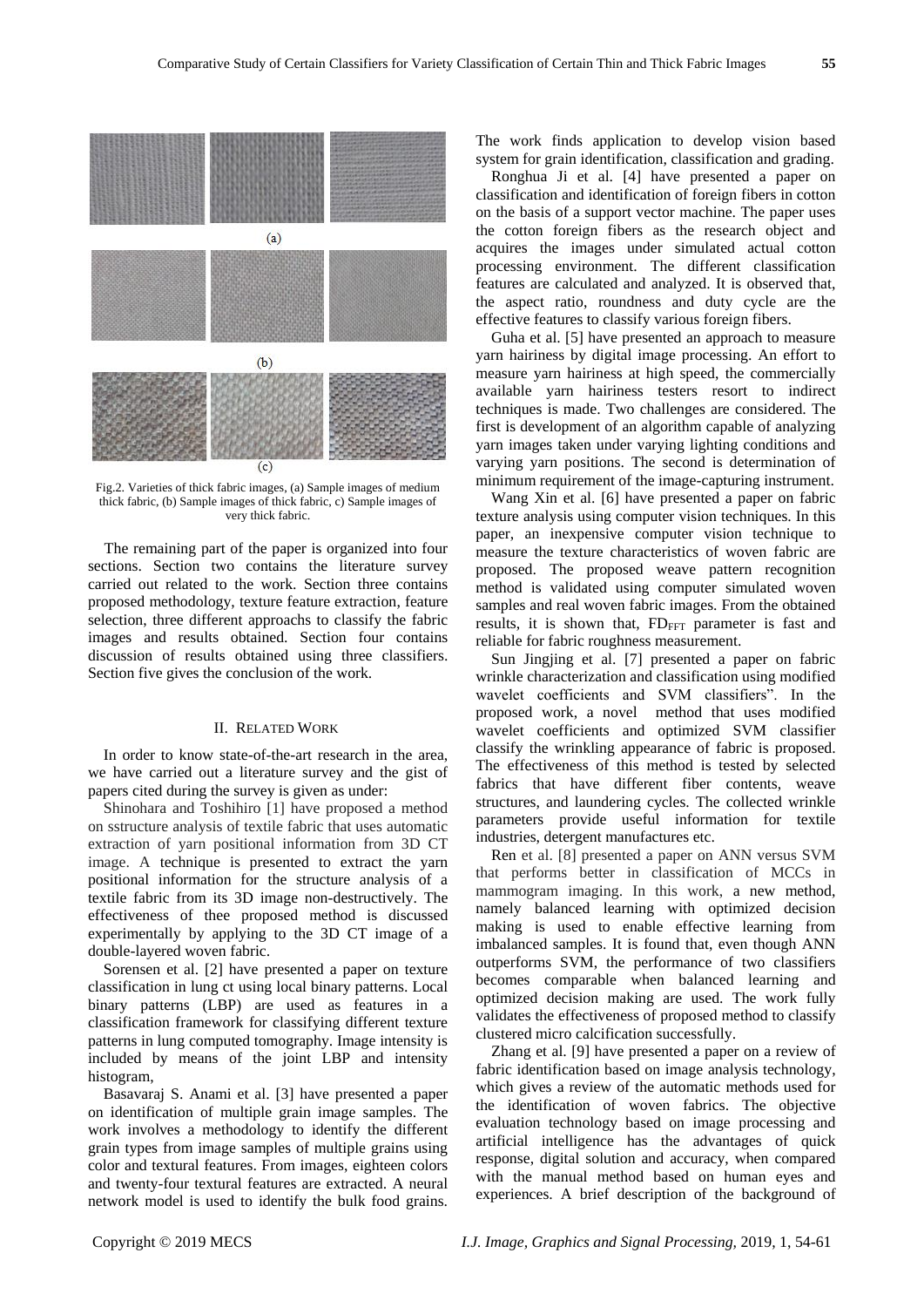weave pattern recognition and its development based on an overview of many researches done before are given.

Raheja et al. [10] have proposed a method on fabric defect detection based on GLCM and Gabor filter. A new scheme for automated FDDS implementation is presented using GLCM and compared with Gabor filter approach. The generated magnitude responses are compared for defect decision. Both approaches are implemented in same environment. The GLCM approach is found to produce higher defect detection accuracy than Gabor filter approach.

Ngai et al. [11] have proposed a method on ddecision support and intelligent systems in the textile and apparel supply chain. In this article, a comprehensive review of research articles related to the application of decision support and intelligent systems in the textile and apparel supply chains is proposed. The articles are categorized according to their applicability in three basic sectors, namely, textile production, apparel manufacture, and distributionn.

Xianbiao Qi et al. [12] have proposed a work on llocal oorientation adaptive descriptor for texture and material classification. In this paper, a novel local feature, called Local Orientation Adaptive Descriptor (LOAD) is proposed to capture regional texture in an image. The proposed LOAD enjoys the discriminant power to capture the texture information and has strong robustness to illumination variation and image rotation. The result shows that the LOAD is complementary to the learningbased features.

Ilyas et al. [13] presented a paper on content based image retrieval (CBIR) system is based on Frame-let Transform using gray level co-occurrence matrix (GLCM).CBIR technique uses visual contents to search images from large scale image databases. A new method, frame-let transform- Gray level co-occurrence matrix (GLCM) is applied. The obtained results of the methods proposed are compared with conventional methods.

Bhavin V et al. [14] proposed a method on iimproved OCR based automatic vehicle number plate recognition using features trained neural network. In the proposed method, the contour of decisive objects from an image is extracted. Morphological operators are used to empower the method to achieve goal. The proposed method is compared with certain traditional edge detection techniques to ensure its efficiency.

Xiang et al. [15] have presented a paper on visionbased portable yarn density measure method and system for basic single colour woven fabrics. In the proposed work, a vision-based portable yarn density measure system is presented. A discrete Fourier transform is used to compute the density of the woven fabric. The fabric images are collected manually using a smart-phone. The obtained results prove that, the system is robust to meet the fabric requirements in the market.

From the literature survey, it is found that, most of the work is carried out on defect detection, yarn hairiness determination and identification of foreign fibers in fabric materials. The work on application of image analysis technique for textile identification is performed. The features like texture colour and pixel intensities are considered. In fabric materials, identifying the thickness of the image is important for many applications. To mention few, identifying the quality of fabric material, knowing the smoothness and coarseness, online purchase of fabric, cost estimation and the like. Thus, the motivation for the work related to classification of varieties of thin and thick fabric materials.

# III. PROPOSED METHODOLOGY

The proposed methodology consists of four phases, namely, pre-processing, texture feature extraction, feature selection and classification as shown in Fig.3. Various types of thin and thick fabric images are collected using a digital camera having the resolution of 32 Mega pixels under a constant natural light intensity of 1000 Lux. A constant distance of one foot is maintained while capturing images. Images are collected by visiting garment shops and textile industries. The total number of images of varieties of thin and thick fabric used is given in Table 1.

Table 1. Varieties of thin and thick fabric images

| Fabric<br>type | Category     | Count | Total count |
|----------------|--------------|-------|-------------|
| Thin           | Finer thin   | 80    |             |
|                | Medium thin  | 80    | 240         |
|                | Thin         | 80    |             |
| Thick          | Medium thick | 80    |             |
|                | Thick        | 80    | 240         |
|                | Very thick   |       |             |



Finer thin Medium thin Thin Medium thick Thick Very thick Fig.3. Phases in the proposed methodology

## *A. Pre-processing*

The images are scaled to  $100\times100$  from their original size. The contrast stretching is performed to enhance the quality of input image. The fabric image before and after contrast stretching is shown in Fig.4. Yarns are clearly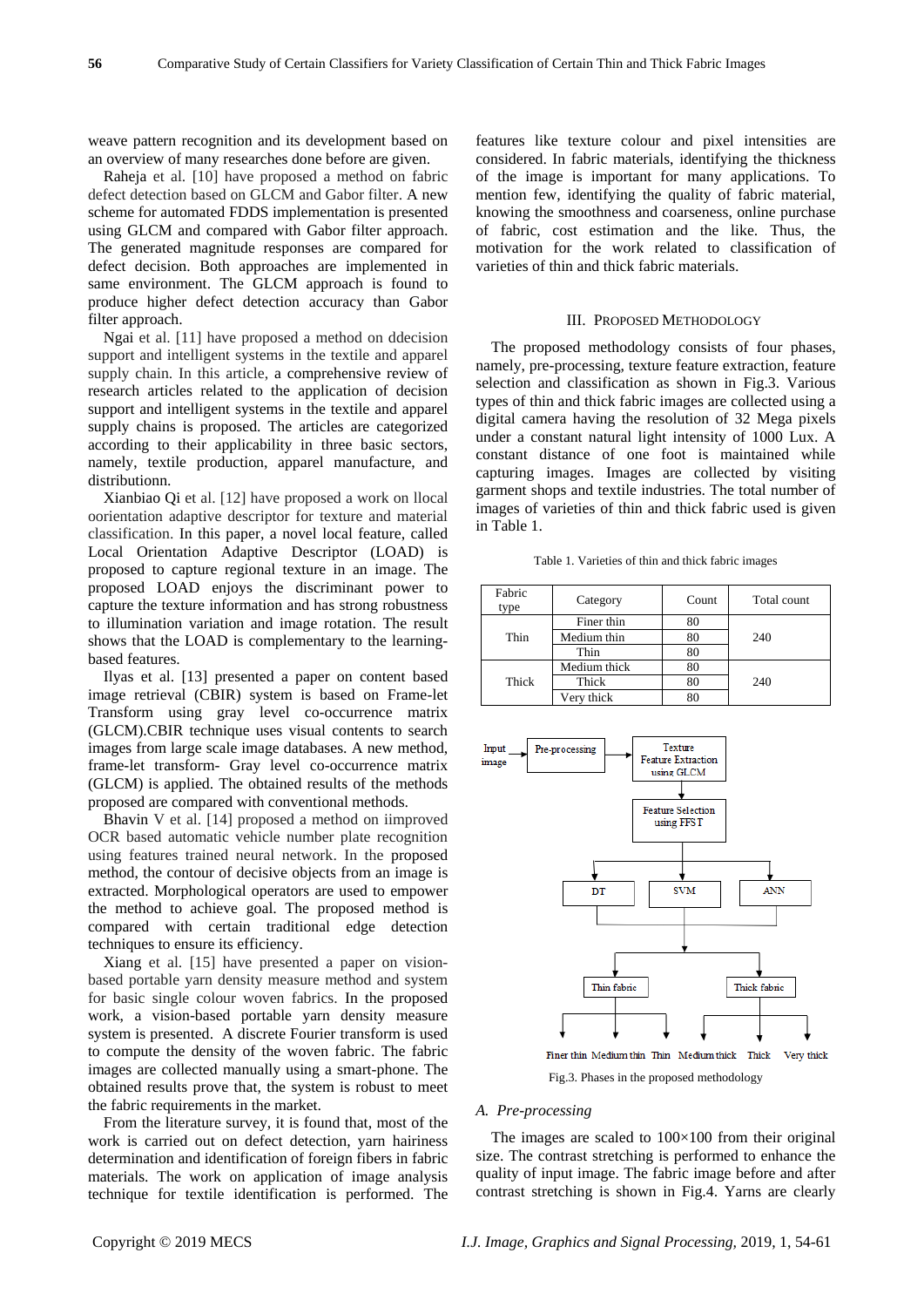visible after contrast stretching. This gives better feature values in the feature extraction process.



Fig.4. Fabric images before and after contrast stretching

## *B. Texture Feature Extraction*

Analysis of fabric image always depends on arrangement, thickness and quality of yarns used in fabric materials. The fineness and coarseness of fabric material depends on thread count. The finer and coarser fabric materials have their own visual characteristic features. The finer fabric has closer finish and the coarser fabric has open finish. The finer fabric has thin yarns and the coarser fabric has thick yarns. The change in thickness of yarns leads to different textural features. Thus textural features are used to identify the type and category of fabric image. The features namely, dissimilarity (F1), entropy (F2), energy (F3), ASM (F4), maximum probability (F5), contrast (F6), correlation (F7) and homogeneity (F8) are extracted. The selected feature values for 10 sample images of thin and thick fabric images are given in Table 2 and Table 3 respectively.

From tables 2 and 3, it is observed that, thin and thick fabric images have different feature values. The dissimilarity, entropy, correlation and ASM values of thin fabric images are larger than thick fabric images. Similarly, the homogeneity and contrast values of thin fabric images are smaller, when compared with thick fabric images. Thus, the unique feature values of thin and thick fabric images will help to classify the type and variety of fabric images.

#### *C. Feature Selection*

The feature selection is carried out using Forward Feature Selection Technique (FFST). In this technique, we have used hill climbing approach. Initially, a feature (F4) that gives highest classification rate is selected. The

selected feature (F4) is paired with the other features to compute the rate.

The feature pair {F4, F6} that gives maximum accuracy is identified. This process of computing classification accuracy is continued till the seven feature vector {F4, F6, F1, F2, F8, F7, F3} is combined with the last left out feature (F5). The classification rates obtained using single and combination of features are given in Table 4.

From Table 4, it is observed that, the feature vector {F1, F2, F4, F6, F7, F8} is found to give better result when compared with the other feature combinations. Also, it is observed that, addition of features F3 and F5 do not increase the classification rate. The classification rate remains constant after the addition of third and fifth features. Hence, the addition of features F3 and F5 is eliminated.

## *D. Classification*

Three prediction models namely, decision tree (DT), support vector machine (SVM) and artificial neural network (ANN), are used to predict the type and variety of fabric images. The parameters True Positive (TP), True Negative (TN), False Positive (FP) and False Negative (FN) are used to calculate metrics, namely, precision, recall, F1 Score and accuracy using the equations (1), (2), (3) and (4). [16]

$$
Pr\,ecision = TP / (TP + FP)
$$
\n(1)

$$
Re\,call = TP / (TP + FN)
$$
 (2)

 $F1 Score = 2 * (Recall * Precision) / (Recall + Precision)$ 

(3)

$$
Accuracy = TP + TN/TP + FP + FN + TN
$$
\n(4)

The metrics values computed to measure the performance. The metrics values of thin and thick fabric images using three classifiers are given in table 5.

# *1) Decision Tree Classifier*

Decision tree is a non-parametric supervised learning method used for classification. Initially, a binary split technique is used to classify thin and thick fabric images.

| Sample<br>images | Dissimilarity | Entropy | Correlation | homogeneity | ASM     | Contrast |
|------------------|---------------|---------|-------------|-------------|---------|----------|
|                  | 0.07188       | 0.43304 | 0.00520     | 1.78017     | 0.95080 | 5.80864  |
| ◠                | 0.04086       | 0.28903 | 0.00168     | 3.05422     | 0.95901 | 16.3637  |
| 3                | 0.03537       | 0.27384 | 0.00126     | 3.22386     | 0.97472 | 17.9951  |
| 4                | 0.02894       | 0.20263 | 0.00084     | 4.49425     | 0.94272 | 33.2489  |
| 5                | 0.09454       | 0.56035 | 0.00910     | 1.12477     | 0.97309 | 2.46697  |
| 6                | 0.03998       | 0.29054 | 0.00161     | 3.00333     | 0.96213 | 15.6924  |
| ┑                | 0.03450       | 0.26471 | 0.00119     | 3.42028     | 0.96425 | 20.6430  |
| 8                | 0.05219       | 0.37851 | 0.00274     | 2.11488     | 0.97496 | 7.90887  |
| 9                | 0.02772       | 0.18246 | 0.00081     | 6.38423     | 0.86289 | 75.3679  |
| 10               | 0.02514       | 0.16441 | 0.00066     | 7.07746     | 0.85386 | 90.3595  |

Table 2. Texture feature values of thin fabric images.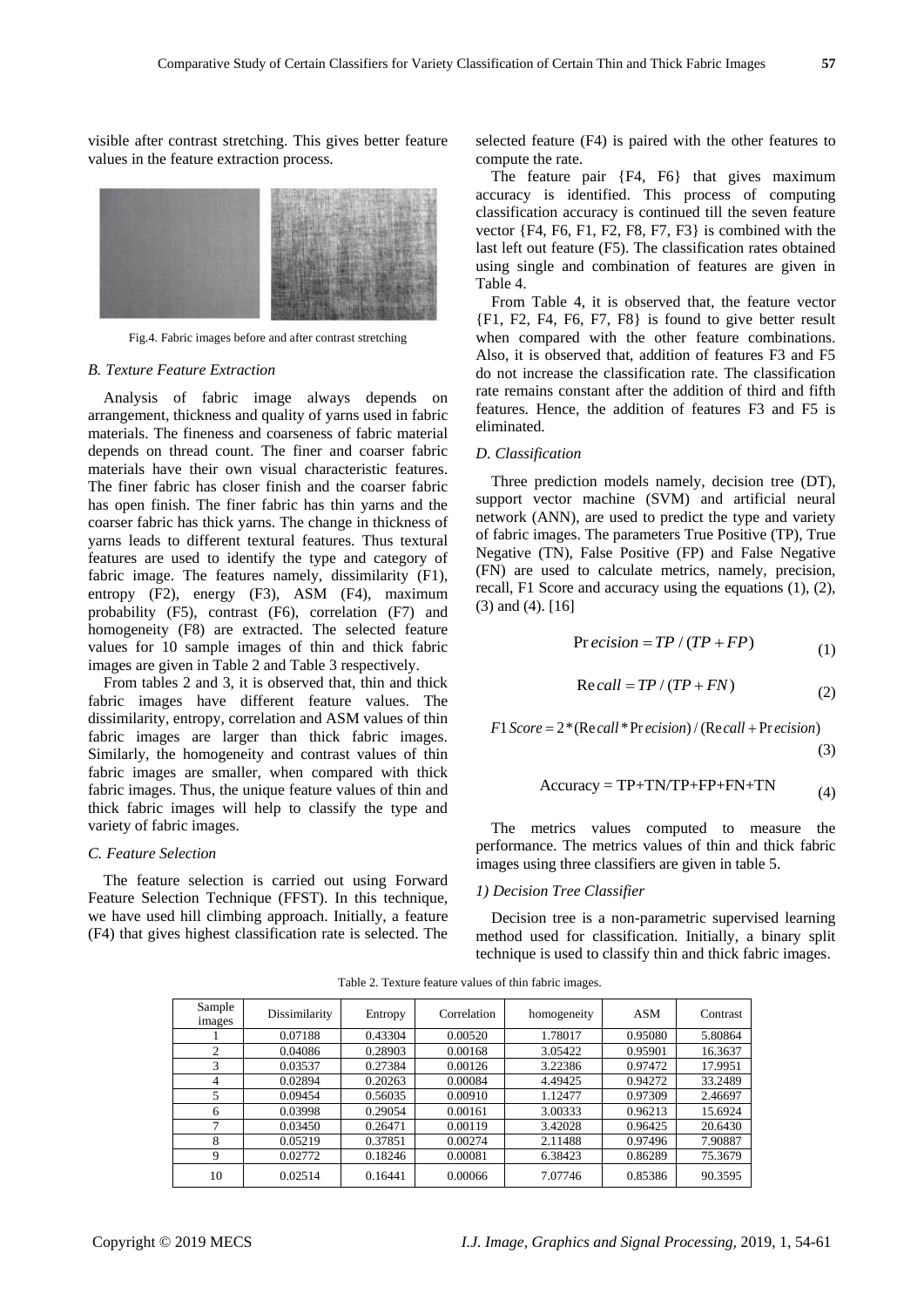| Sample<br>images | Dissimilarity | Entropy | Correlation | homogeneity | <b>ASM</b> | Contrast |
|------------------|---------------|---------|-------------|-------------|------------|----------|
|                  | 0.03620       | 0.14963 | 0.00131     | 6.29914     | 0.62120    | 64.70717 |
| 2                | 0.02677       | 0.17282 | 0.00072     | 5.70998     | 0.90096    | 56.84055 |
| 3                | 0.01852       | 0.1118  | 0.00034     | 8.58606     | 0.87619    | 118.8312 |
| 4                | 0.02477       | 0.13045 | 0.00061     | 7.22836     | 0.81031    | 84.45922 |
| 5                | 0.02092       | 0.12445 | 0.00043     | 7.67510     | 0.87479    | 95.75112 |
| 6                | 0.02330       | 0.13482 | 0.00054     | 7.37373     | 0.85112    | 91.96378 |
|                  | 0.02495       | 0.1926  | 0.00062     | 4.88618     | 0.95420    | 40.52001 |
| 8                | 0.03343       | 0.23824 | 0.00112     | 3.74027     | 0.95878    | 23.67209 |
| 9                | 0.02799       | 0.15892 | 0.00078     | 5.94238     | 0.88010    | 58.67018 |
| 10               | 0.02580       | 0.16041 | 0.00067     | 6.63012     | 0.86406    | 80.16879 |

Table 3. Texture feature values of thick fabric images

Table 4. Classification rate with combination of features.

| <b>Features</b>                         | Decision<br>tree | <b>SVM</b> | Neural<br>network |
|-----------------------------------------|------------------|------------|-------------------|
| F <sub>4</sub>                          | 60.39            | 62.35      | 66.23             |
| $F4 + F6$                               | 68.23            | 70.5       | 70.19             |
| $F4 + F6 + F1$                          | 72.35            | 72.35      | 74.31             |
| $F4 + F6 + F1 + F2$                     | 81.23            | 84.23      | 88.15             |
| $F4 + F6 + F1 + F2 + F8$                | 84.31            | 82.35      | 88.39             |
| F4+F6+F1+F2+F8+F7                       | 84.31            | 86.27      | 94.60             |
| F4+F6+F1+F2+F8+F7+F3                    | 83.6             | 86.27      | 94.60             |
| $F4 + F6 + F1 + F2 + F8 + F7 + F3 + F5$ | 83.6             | 85.6       | 94.60             |

Table 5. Precision, Recall, F1 Score and Accuracy values of thin and thick fabric images.

| Classifier | Precision |       | Recall |       | F1 Score |       | Accuracy |       |
|------------|-----------|-------|--------|-------|----------|-------|----------|-------|
|            | Thin      | Thick | Thin   | Thick | Thin     | Thick | Thin     | Thick |
| DT         | 0.85      | 0.90  | 0.80   | 0.85  | O.80     | 0.85  | 0.80     | 0.90  |
| <b>SVM</b> | 0.85      | 0.95  | 0.85   | 0.90  | 0.85     | 0.92  | 0.85     | 0.95  |
| <b>ANN</b> | 0.90      | 0.96  | 0.94   | 0.96  | 0.90     | 1.00  | 0.94     | 1.00  |

Binary split divides the feature values into two subsets. For example, consider the feature values  $F_i$  of dissimilarity in both thin and thick fabric images. Most of the feature values of thin fabric images are larger than that of thick fabric images. Similarly, other feature values are different in both thin and thick fabric images. The optimal values of all the features are stored and are used in partitioning. In the second level of classification, a multi-way split is used, that divides the feature values into three partitions. The decision tree with optimal feature values  $F_i$  is shown in the Fig.5.



Fig.5. Decision tree based on optimal feature values  $F_i$ 

Where,  $i=1...N$  and N=Number of features.

Decision tree classifier works, based on the probability of occurrence of feature values. Mathematically, it is represented with the help of equation (5). [17]

$$
H = -\sum P(x) \log P(x) \tag{5}
$$

Entropy at given node t can be given with the equation (6). [17]

$$
Entropy(t) = -\sum_{j} P(j/t) - \log_2 P(j/t)
$$
 (6)

Classification error at node *t* is calculated using the equation (7). [17]

$$
Error(t) = 1 - \max P(i/t)
$$
 (7)

Experiments are conducted using DT classifier and the results are given in this section. A plot of classification rates for thin and thick fabric images is shown in Fig.5. The classification rates of thin and thick fabric images are found to be 76.33% and 94.33% respectively. A plot of classification rates for different varieties of thin and thick fabric images is given in Fig.7 (a) and (b) respectively.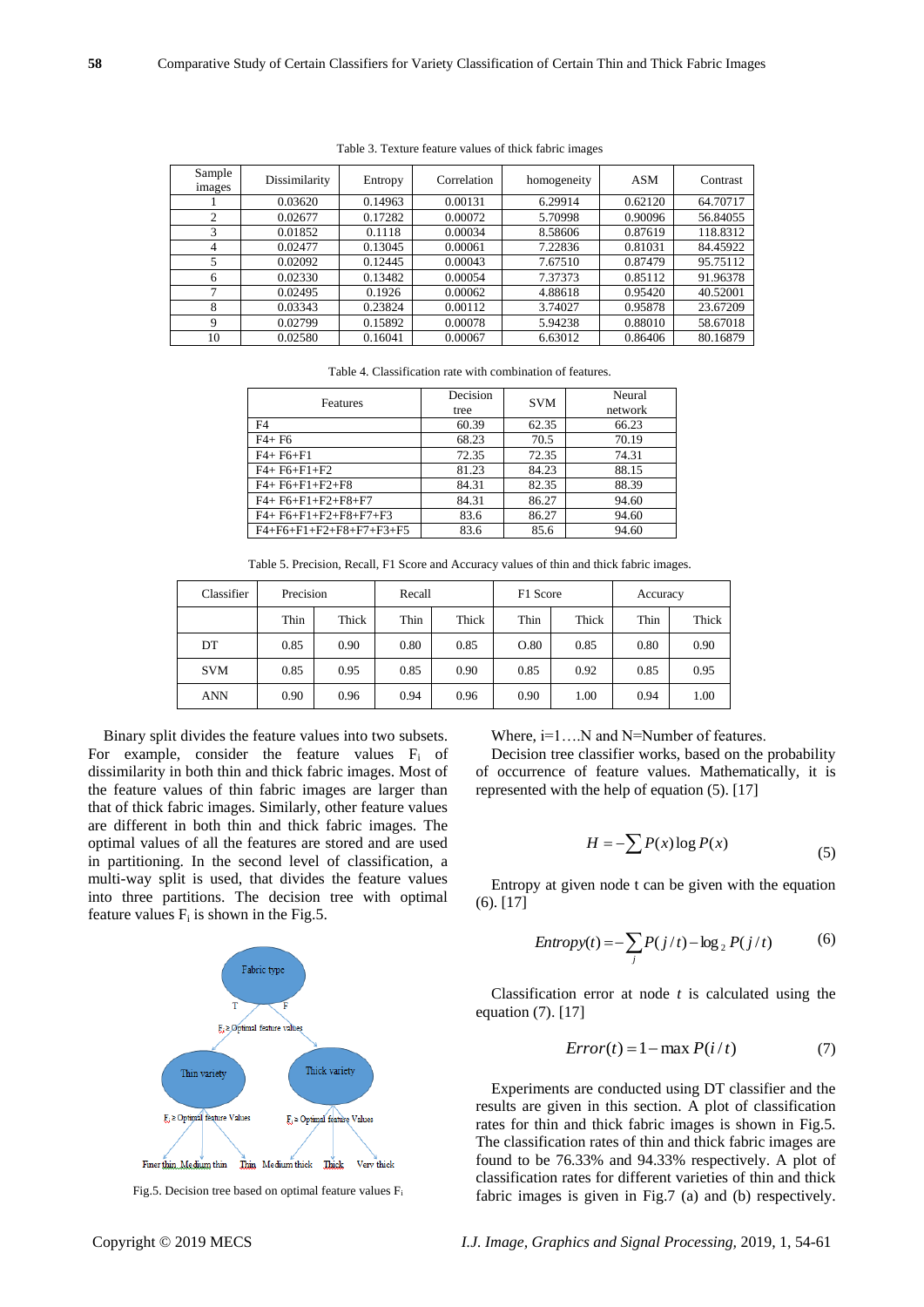The overall classification rate is found to be 77% and 96%.







Fig.7. Classification rates (a) Varieties of thin fabric images, (b) Varieties of thick fabric images.

## *2) Support vector machine*

We have used support vector machine to separate the feature values of two classes. Given training data  $(x_i, y_i)$ for  $i = 1$ ... N, with  $x_i \in \mathbb{R}^d$  and  $y_i \in \{-1, 1\}$ , the classifier f(x) that classifies input pattern into suitable class is given by equation (8). [18]

$$
f(x_i) = \begin{cases} \ge 0 & y_i = +1 \\ <0 & y_i = -1 \end{cases}
$$
 (8)

In general, a SVM classifier can be represented with equation (9). [15]

$$
f_{sym}(X) = W^T \varphi(X) + b \tag{9}
$$

Experiments are conducted using SVM classifier. The classification rates of thin and thick fabric images using SVM classifier are shown in Fig.8. The classification rates of 76.33% and 95.66% are obtained for thin and thick fabric images. The overall classification rates for varieties of thin and thick fabric images are shown in Fig.9 (a) and (b).



Fig.8. Classification rates of thin and thick fabric images.





Fig.9. Classification rates (a) Varieties of thin fabric images, (b) Varieties of thick fabric images.

#### *3) ANN based classifier*

We have conducted the experiments using ANN classifier with back propagation learning algorithm. Feature vector  $X_i$  contains six parameters which are given as input to the ANN. It is applied in two levels. Initially, ANN classifies fabric images into two types as thin and thick. In the next level, thin and thick fabric images are

Copyright © 2019 MECS *I.J. Image, Graphics and Signal Processing,* 2019, 1, 54-61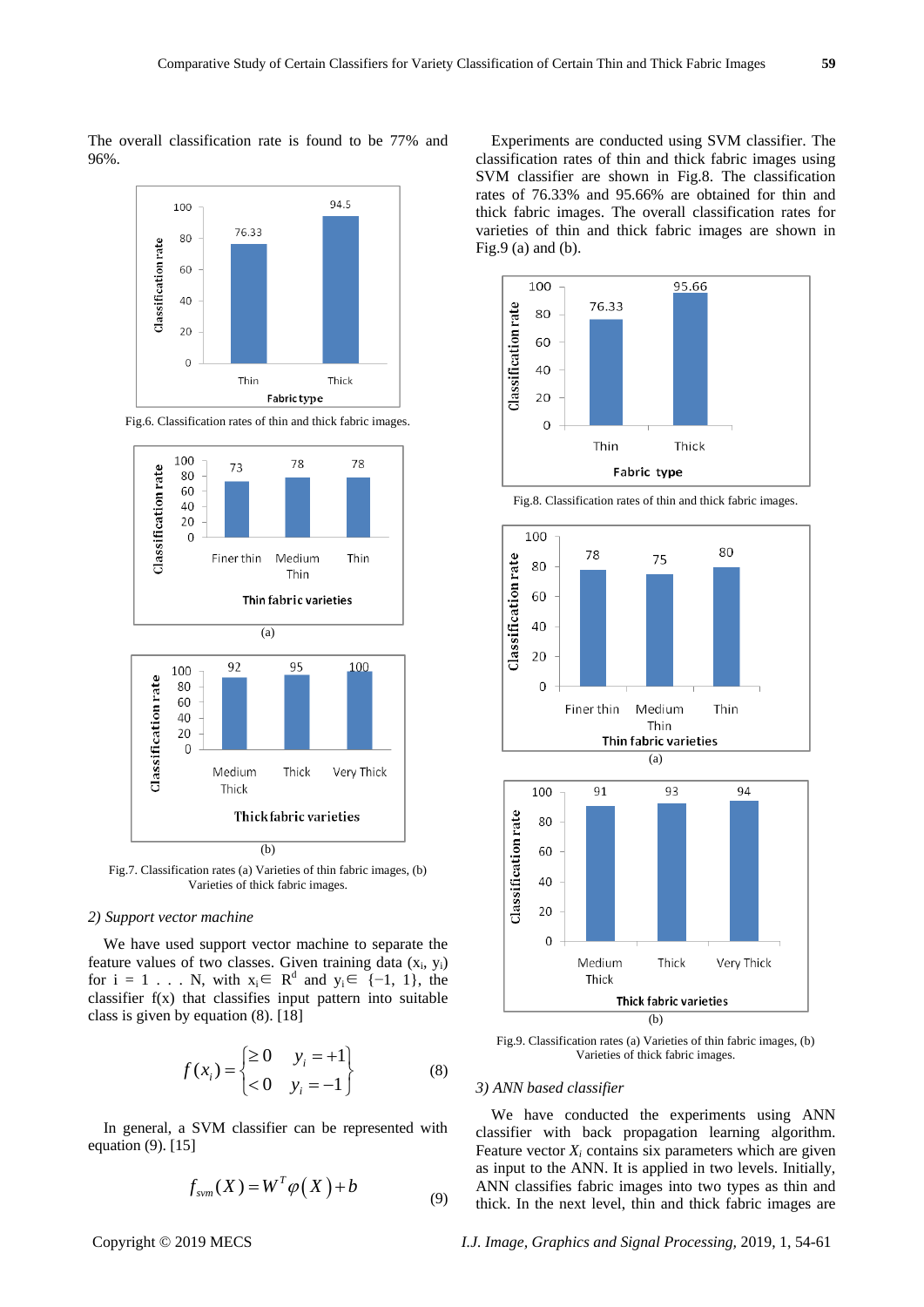classified into their respective varieties producing three outputs as shown in Fig.1. Three hidden layers containing ten nodes in each layer are used to predict two output targets.The output of a neuron z is determined using equation (10). [8]

$$
z = g(WT X - b) = g\left(\sum_{i=1}^{d} W_i X_i - b\right)
$$
\n(10)

Using ANN classifier, the classification rates of 92% and 96% are obtained as shown in Fig.10. The overall classification rates for varieties are found to be 88.66% and 96.33% and are shown in Fig.11 (a) and (b).



Fig.10. Classification rates of thin and thick fabric images.





Fig.11. Classification rates (a) Varieties of thin fabric images (b) Varieties of thick fabric images

# IV. DISCUSSION

The classification rates of thin and thick fabric images using different classifiers are shown in Fig.12. Also, the classification rates of varieties of thin and thick fabric images are shown in Fig.13.



Fig.12. Classification rates of thin and thick fabric images



Fig.13.Classification rates of varieties of thin and thick fabric images

It is observed that, the classification rate increases with the increase in the thickness of fabric material. Because, the clarity in the visual appearance increases with increase in thickness of fabric which in turn lead to better textural features. The classification rate of thin fabric images is lesser than thick fabric images in all the prediction models. Decision tree classifier is found to give very good result for thick fabric varieties when compared with results obtained with SVM classifier. Further, it is found that, the ANN prediction model gives better accuracy than DT and SVM prediction models.

## V. CONCLUSION

The paper gives comparison of three classifiers in classifying thin and thick fabric images. The ANN classifier gives better results in comparison to other classifiers and the classification rates for thin and thick fabric images are found to be 92% and 96% respectively. The classification rates for varieties of thin and thick fabric images are 89% and 95.7% respectively. It is also observed that, DT classifier is a better classifier in case of thick fabric images. Further, the work finds applications in online purchase of fabric, cost estimation, setting the washing time, temperature setting in ironing box and the like.